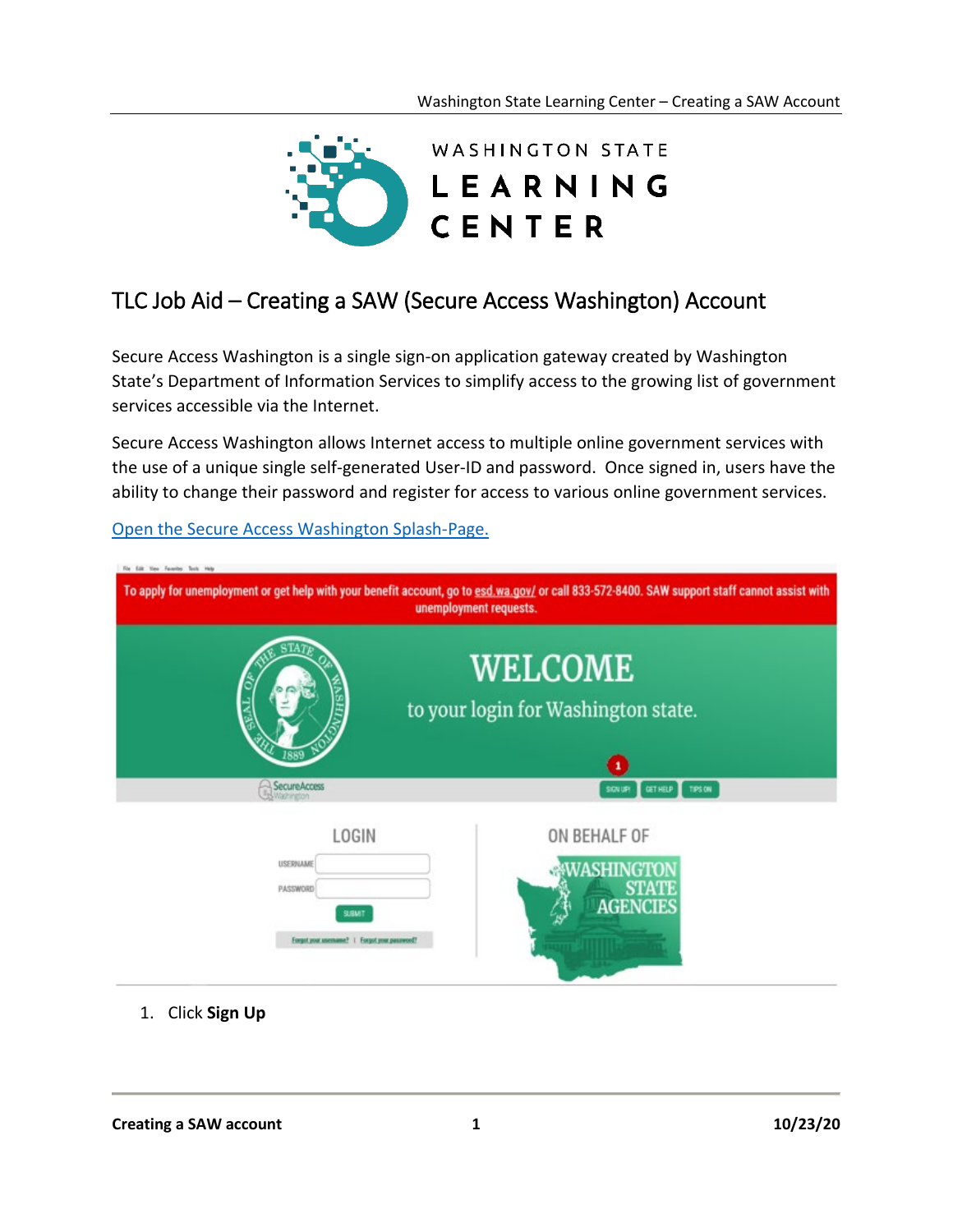| File Edit View Favorite: Tools Help                         |                                                    |                               |
|-------------------------------------------------------------|----------------------------------------------------|-------------------------------|
| TATE<br>$\circ$                                             | ×<br>SIGN UP!                                      | F.                            |
|                                                             | Not sure if you already have an account? CHECK NOW | gton state.                   |
|                                                             | <b>FIRST NAME</b>                                  |                               |
| 2<br>1889 <sup>o</sup>                                      | John                                               |                               |
|                                                             | <b>LAST NAME</b>                                   |                               |
| <b>SecureAccess</b><br>0<br><b><i><u>Cartherine</u></i></b> | Doe                                                | GETHELP TIPS ON<br><b>UPI</b> |
|                                                             | <b>EMAIL</b>                                       |                               |
| 4                                                           | johndoe@gmail.com                                  | F OF                          |
| <b>USERIAME</b>                                             | <b>USERNAME</b>                                    | JCTY                          |
| 5)<br><b>PASSWORD</b>                                       | johndoe                                            |                               |
|                                                             | PASSWORD                                           | ENCIE.                        |
| $\bullet$                                                   |                                                    |                               |
| Energot your asset                                          | <b>CONFIRM PASSWORD</b>                            |                               |
| 71                                                          |                                                    |                               |
|                                                             | е<br>fm not a robot                                |                               |
|                                                             |                                                    |                               |

- 2. Enter your **First Name** in the **First Name field** as it appears on official documents
- 3. Enter your **Last Name** in the **Last Name field** as it appears on official documents
- 4. Enter your **Email** in the **Email field** that you want to use with the Washington State Learning Center
- 5. Create a **Username** and enter in the **Username field** use the **email address you entered in the Email Field**
- 6. Create a **Password** and enter in the **Password field**
- 7. Enter the confirmed **Password** again in the **Confirm Password field**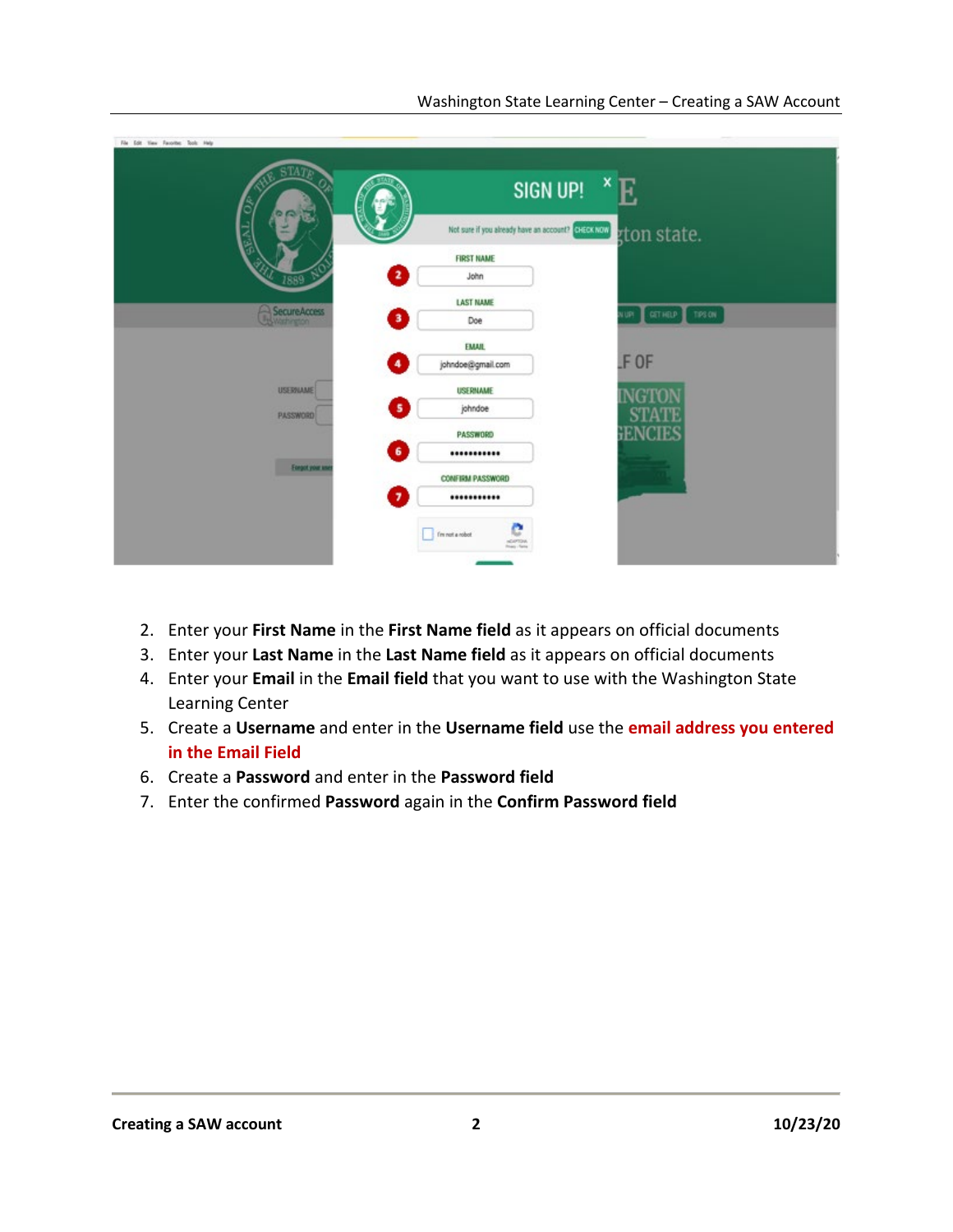| File Edit New Favorites Tools Help                   |                                                                                                                                                                                                                                                                                |
|------------------------------------------------------|--------------------------------------------------------------------------------------------------------------------------------------------------------------------------------------------------------------------------------------------------------------------------------|
| SecureAccess                                         | <b>SIGN UP!</b><br>Not sure if you already have an account? CHECK NOW<br>ton state.<br>$\bullet$<br>CHECK YOUR EMAIL<br>An activation link has been sent to your email. You must click the link to activate your account before you can login.<br>GETHELP TIPS ON<br><b>SD</b> |
| <b>LOGIN</b>                                         | ON BEHALF OF                                                                                                                                                                                                                                                                   |
| <b>USERIAME</b><br><b>PASSWORD</b>                   |                                                                                                                                                                                                                                                                                |
| SUBMT.<br>Engel your anomame?   Engel your passworl? |                                                                                                                                                                                                                                                                                |
|                                                      |                                                                                                                                                                                                                                                                                |
|                                                      |                                                                                                                                                                                                                                                                                |

8. You will be directed by the SIGN UP! Process to check your email (The email account that was used to create this SAW account). Follow the directions in that **Email** to **activate your new SAW account**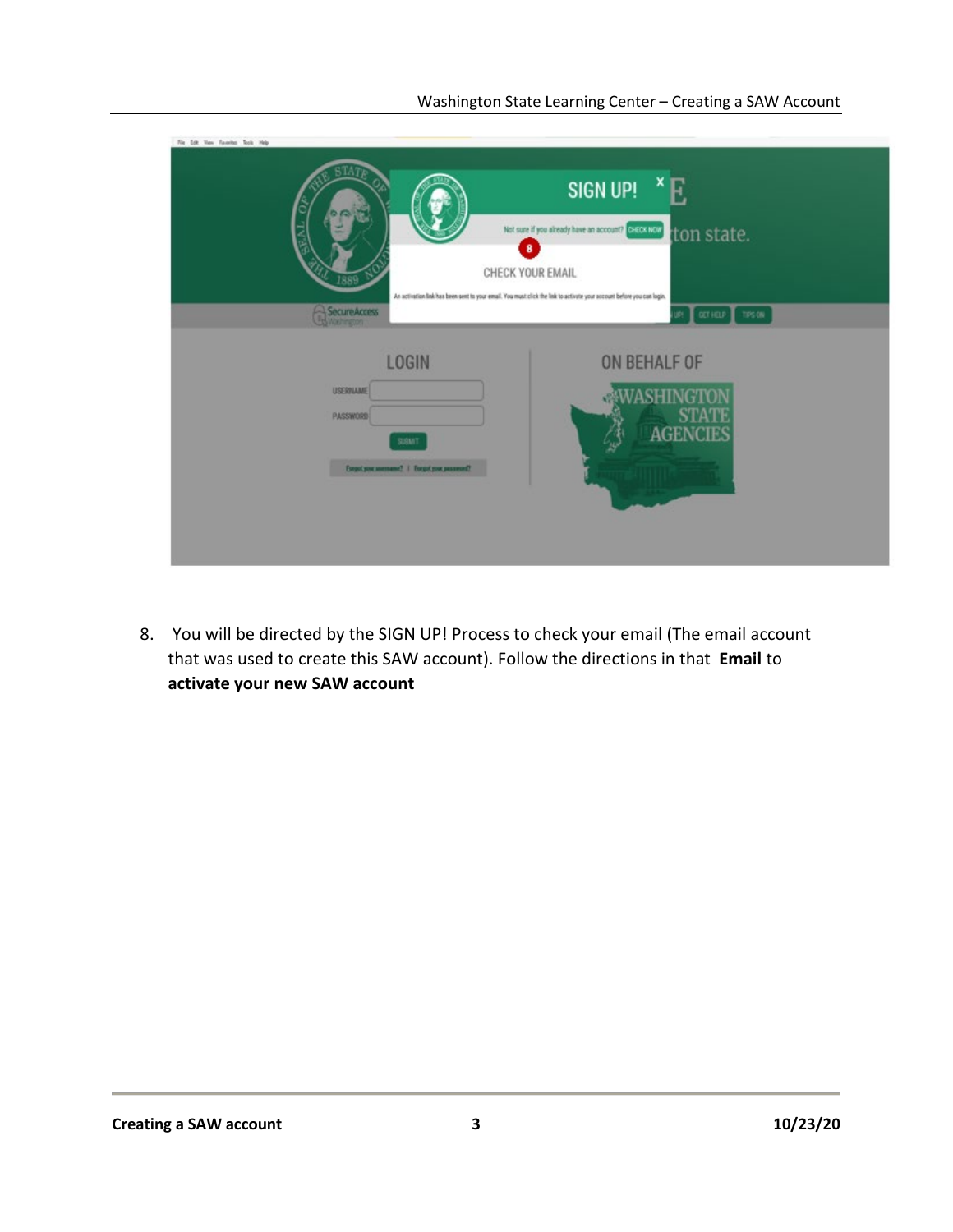| For Lot New Favorite: Took Help               |                                                                                                                                                                                               |
|-----------------------------------------------|-----------------------------------------------------------------------------------------------------------------------------------------------------------------------------------------------|
|                                               | <b>SIGN UP!</b><br>Not sure if you already have an account? ELECCICON<br>ton state.                                                                                                           |
| 1889                                          | ACCOUNT ACTIVATED!                                                                                                                                                                            |
| SecureAccess                                  | Your account is activated and you can now log in. $\mathbb{R}$ and $\mathbb{R}$ you do not log in to this account at least once every 24 months, it<br>GETHELP TIPS ON<br><b>SEL</b><br>LOGIN |
| <b>LOGIN</b>                                  | ON BEHALF OF                                                                                                                                                                                  |
| <b>USERIAME</b><br>PASSWORD<br><b>SUBAT</b>   | <b>STATE</b><br><b>AGENCIES</b>                                                                                                                                                               |
| Forget your assessme?   Torget your password? |                                                                                                                                                                                               |

9. Click **Login** to access the SAW Splash-Page **to login to your SAW Account**